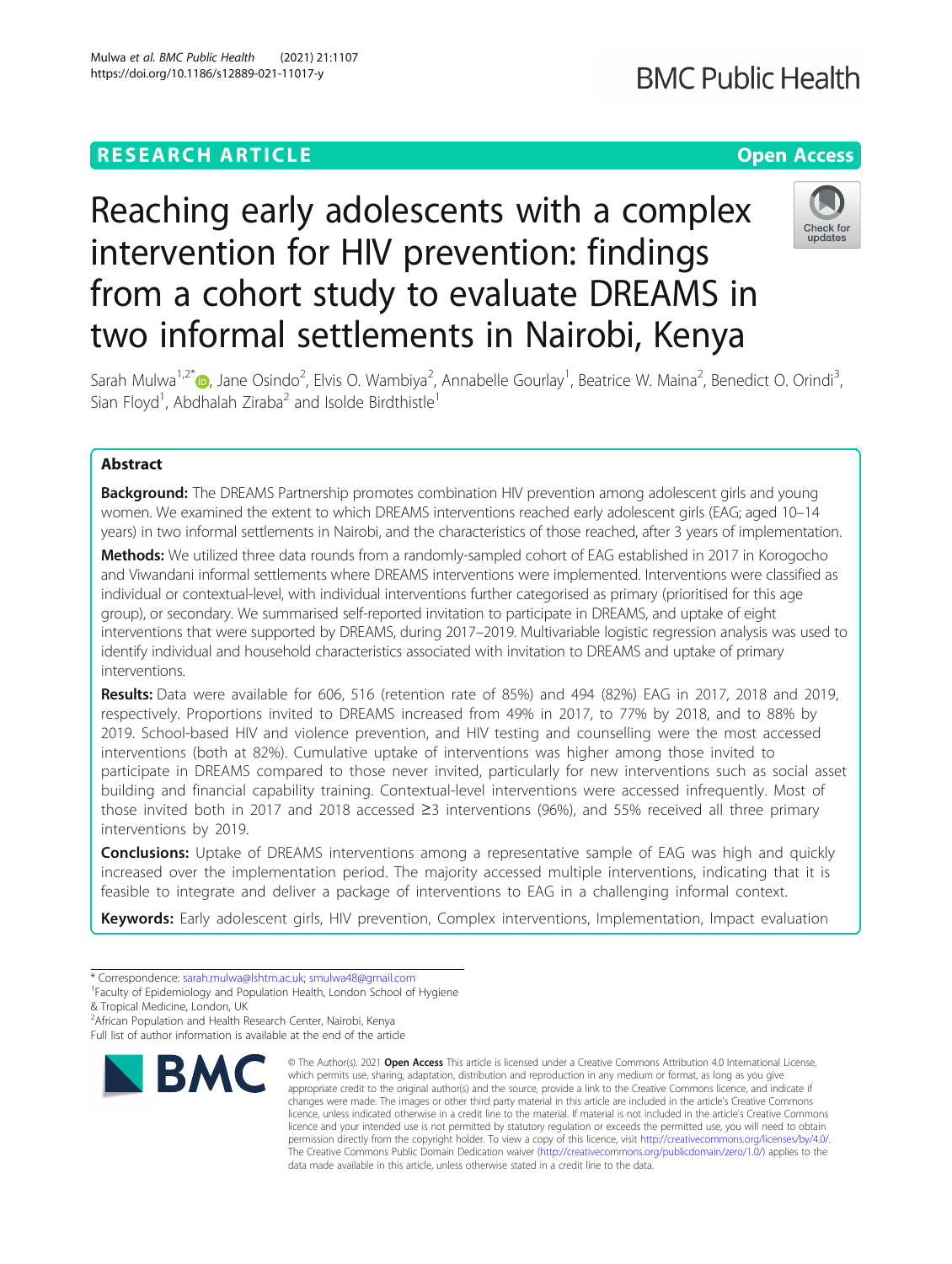# Introduction

Adolescent girls and young women (AGYW) aged 15– 24 years remain at higher risk of HIV infection compared to their male peers, especially in sub-Saharan Africa [[1,](#page-11-0) [2](#page-11-0)]. Sources of HIV risk among AGYW are varied and include limited access to sexual and reproductive health services, economic pressures driving transactional sex and experiences of violence [[3](#page-11-0)–[7](#page-11-0)]. A proliferating, broad evidence base around these vulnerabilities has informed the recent expansion of HIV programming for AGYW [[5\]](#page-11-0). In contrast, equivalent data among early adolescent girls (EAG) aged 10–14 years are sparse, in part due to low HIV incidence [[2\]](#page-11-0), and HIV prevention approaches for this age group are less well understood [[3,](#page-11-0) [8](#page-11-0)–[11\]](#page-11-0). However, early adolescence presents a key opportunity to intervene that can result in sustained health, education and social-economic benefits [\[12](#page-11-0)].

Adolescents living in informal settlements face distinct challenges as they transition to adulthood. Urban informal contexts are often characterized by food insecurity, violence, inadequate housing, and poor sanitation and infrastructure [\[3](#page-11-0), [6,](#page-11-0) [13](#page-11-0), [14](#page-11-0)]. In informal settlements in Nairobi for instance, six in ten girls aged 10–14 years have experienced violence [[15](#page-11-0)]. Girls in these settings are also at high risk of dropping out of school [\[16](#page-12-0)]. While much has been done to document health outcomes in these contexts, EAG continue to be underrepresented in research, perhaps due to perceived difficulties and ethical issues around recruiting and engaging this age group [\[8,](#page-11-0) [17\]](#page-12-0). Projects such as the Global Early Adolescent Study (GEAS) are creating new approaches and opportunities for conducting research with EAG, by contributing to appropriate data collection tools and methods [\[17](#page-12-0), [18](#page-12-0)]. Formative studies from GEAS, including research in informal settlements, show that gender socialization occurs early in life, and that interventions encouraging the development of positive attitudes and equitable gender norms can be transformative immediately and over the life course [\[18\]](#page-12-0).

Intervening early can also ensure that EAG are reached with prevention messages and skills that promote healthy sexual relationships and behaviours before they transition to higher risk groups, when incidence of HIV, STI and pregnancy escalate [\[5](#page-11-0), [19\]](#page-12-0). Developing holistic interventions that promote learning, self-efficacy, life-skills, and positive social norms, and that involve caregivers who play a key role in shaping the attitudes of adolescents, are key to the life-long development and health trajectory of EAG [\[20](#page-12-0)].

Agencies are increasingly investing in early adolescence, with a focus on delivery of multi-sectoral and comprehensive programmes [[16](#page-12-0), [21](#page-12-0)–[23](#page-12-0)]. As a response to repeated calls to invest in combination interventions and accelerate HIV prevention programming, the DREA MS (Determined, Resilient, Empowered, AIDS-free, Mentored and Safe girls) Partnership promotes a 'layered' package of evidence-based, multi-sectoral interventions to AGYW aged 10–24 years, with a primary aim of reducing HIV acquisition [\[5](#page-11-0)]. DREAMS was implemented in countries with high HIV burden, and targeted vulnerable AGYW in the most affected sub-national units (district-level) including urban informal settlements. DREAMS is based on the principle that HIV prevention will be most effective when it targets the myriad of behavioural, social and structural factors driving HIV risk [[5\]](#page-11-0). While the value of intervening early in adolescence is recognised, there is limited documentation of whether and how complex interventions can be deliv-ered and scaled up to the intended participants [\[24,](#page-12-0) [25](#page-12-0)]. A recent journal supplement on 'data driven HIV prevention' calls for researchers and program implementers to "learn how to best deliver combination and multidimensional programmes for youth" [\[25\]](#page-12-0).

We sought to explore the awareness, reach and uptake of DREAMS interventions, and the profile of EAG reached by the programme after 3 years of implementation, in two urban informal settlements in Kenya.

# Methods

# Panel box: implementation of DREAMS interventions

DREAMS interventions were delivered by implementing partners (IPs) contracted by United States (US) Government agencies [\[26](#page-12-0)]. One IP coordinated the delivery of all interventions in each informal settlement, where most DREAMS interventions were introduced in early 2016 (Pre-Exposure Prophylaxis was introduced in 2017) [[26\]](#page-12-0). Implementation was staggered, with interventions which had pre-existing infrastructure the first to roll out e.g., HIV testing services. Newer services e.g., social asset building, took slightly longer to introduce as IPs needed time for training and adapting the interventions to the local context.

IPs sought to reach and invite the most vulnerable EAG to participate in DREAMS e.g., by inviting those who were food insecure, of school-age and out of school, orphaned or those who had ever been pregnant. Vulnerable EAG were identified through the 'Girl Roster' census method [\[27](#page-12-0)]. The method involved collection of data on households, and status of girls in those households in a given community, which was operationalised through door-to-door home visits. The girls were classified into segments based on various characteristics (e.g., orphan, or in/out of school). The Girl Roster method identified more potential beneficiaries than resources would allow, and was supplemented by other approaches to identify those in the highest-risk group (e.g., through consultation with community members)  $[26]$  $[26]$ . DREAMS IPs extended invitation to participate in DREAMS through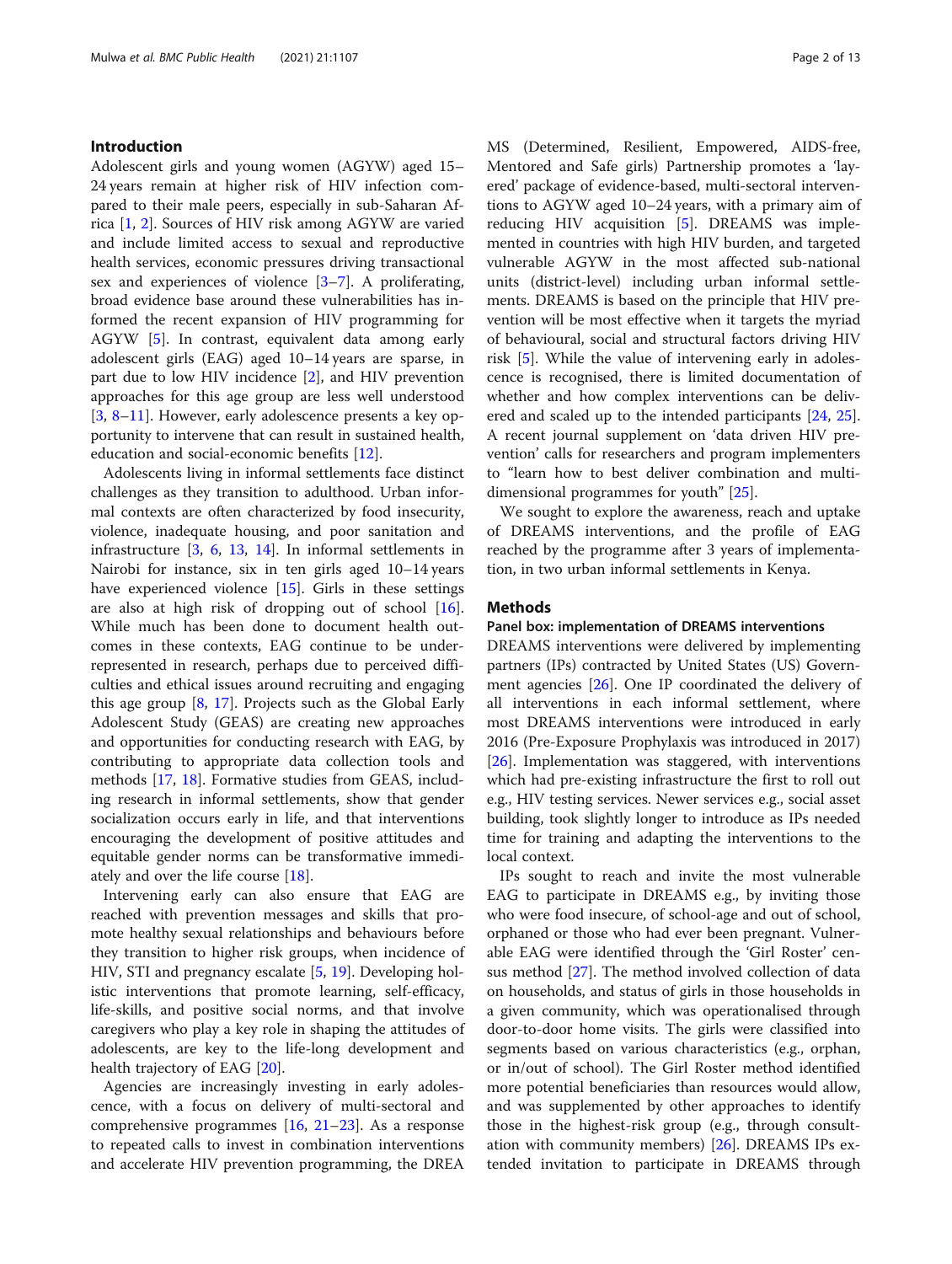<span id="page-2-0"></span>2018, with continued programming among those who had been invited and agreed to participate. No compensation was offered to participate in the interventions.

Table 1 summarises the interventions available to EAG aged 10–14 years, classified broadly into two levels (individual or contextual-level interventions). Individual-level interventions were further grouped into primary or secondary interventions as per the US President's Emergency Fund for AIDS Relief (PEPFAR) guidance to countries [\[28](#page-12-0)]. 'Primary' interventions are those considered by PEPFAR as a priority for EAG, while 'secondary' interventions are based on individual need or circumstance, e.g., EAG who experienced violence should receive post-violence care services.

Individual-level interventions were delivered directly to EAG and aim to empower girls, for example, through social asset building interventions where EAG build networks with peers and receive information and support from mentors. These interventions were typically offered to groups of girls in safe spaces (defined as a girl-only space, which could be in church halls or community centres), or in other venues (e.g., schools after regular school hours). Provision of HIV testing, or information on condoms were typically offered in safe spaces or the field offices of IPs, while referrals for clinical services were made to primary health care facilities [\[26](#page-12-0)]. Contextual-level interventions were intended to

Table 1 Summary of DREAMS funded interventions among 10–14 year olds in Nairobi, grouped as either individual-level (primary or secondary) or contextual-level interventions

| (A) Level<br>$(B)$ Sub-<br>category                                      |                                          | (C)<br>Intervention                                            | (D) Description of activities &<br>interventions relating to DREAMS<br>implementation                                                                  | (E) Specific activities and interventions as<br>measured through DREAMS Impact<br><b>Evaluation surveys in Nairobi</b>                                      |  |  |  |  |  |
|--------------------------------------------------------------------------|------------------------------------------|----------------------------------------------------------------|--------------------------------------------------------------------------------------------------------------------------------------------------------|-------------------------------------------------------------------------------------------------------------------------------------------------------------|--|--|--|--|--|
| <b>Individual</b>                                                        | Primary<br>individual<br>interventions   | Social asset<br>building <sup>a</sup>                          | Build social skills and networks; connect<br>AGYW with peers, mentors & adults for<br>information, emotional & material support                        | Awareness of and participation in a safe space<br>program                                                                                                   |  |  |  |  |  |
|                                                                          |                                          | School-based<br>HIV and<br>violence<br>prevention <sup>b</sup> | HIV & sex education, violence prevention<br>education in schools                                                                                       | Awareness of and participation in school<br>based HIV educational programs and violence<br>prevention programs                                              |  |  |  |  |  |
|                                                                          |                                          | Financial<br>capability<br>training <sup>b</sup>               | Financial capability training                                                                                                                          | Awareness of and participation in financial<br>literacy training for girls or young women                                                                   |  |  |  |  |  |
|                                                                          | Secondary<br>individual<br>interventions | HIV testing<br>and<br>counselling<br>services <sup>a</sup>     | HIV testing; partner testing if necessary;<br>linkage to care & ART if positive, or linkage to<br>other DREAMS prevention interventions if<br>negative | Awareness of and participation in HIV testing,<br>partner testing, or linkage to ART                                                                        |  |  |  |  |  |
|                                                                          |                                          | Post-violence<br>care services <sup>a</sup>                    | Youth-friendly screening & care for intimate<br>partner violence/ violence against children,<br>provision of Post Exposure Propylaxis (PEP)            | Awareness of and participation in post-<br>violence care services, HIV/STI testing after vio-<br>lence or PEP                                               |  |  |  |  |  |
|                                                                          |                                          | Education<br>subsidies <sup>a</sup>                            | Support with school fees, uniforms etc. to<br>enhance secondary school enrolment and<br>retention for vulnerable girls                                 | Awareness of and participation in educational<br>subsidies (e.g support for school fees,<br>uniforms, books or stationery) to help girls<br>stay in school. |  |  |  |  |  |
| Range of individual level<br><b>interventions</b>                        |                                          | $3 - 6$                                                        |                                                                                                                                                        |                                                                                                                                                             |  |  |  |  |  |
| Contextual                                                               | Contextual<br>level<br>interventions     | Parenting/<br>caregiver<br>programmesb                         | Parenting programmes on adolescent sexual/<br>risk behaviours & protection from violence                                                               | Awareness of and participation in parenting/<br>caregiving programs like Families Matter<br>Program                                                         |  |  |  |  |  |
|                                                                          |                                          | Community<br>mobilisation<br>and norms<br>change <sup>a</sup>  | Community-based HIV and violence<br>prevention programmes, social/gender<br>norms change & gender-related messaging                                    | Awareness of and participation in violence<br>prevention and gender norms -related<br>training or education in the community                                |  |  |  |  |  |
| <b>Total contextual level</b><br><b>interventions</b>                    |                                          | $\overline{2}$                                                 |                                                                                                                                                        |                                                                                                                                                             |  |  |  |  |  |
| <b>Total DREAMS</b><br>funded<br>interventions for<br>10-14 year olds: 8 |                                          |                                                                |                                                                                                                                                        |                                                                                                                                                             |  |  |  |  |  |

<sup>a</sup>These interventions were offered on a continous basis - social asset building meetings occurred weekly, and the EAG were encouraged to attend as many meetings as possible, for HIV services girls were retested every 6 months after the first test, post violence care services were provided if there was a report of violence, education subsidies were provided for as long as the beneficiary was still in school and qualified to receive it, while community mobilization involved<br>engaging community members through meetings or discussion fo and financial capability training were planned for 7 sessions, while parenting programs were planned for 5 sessions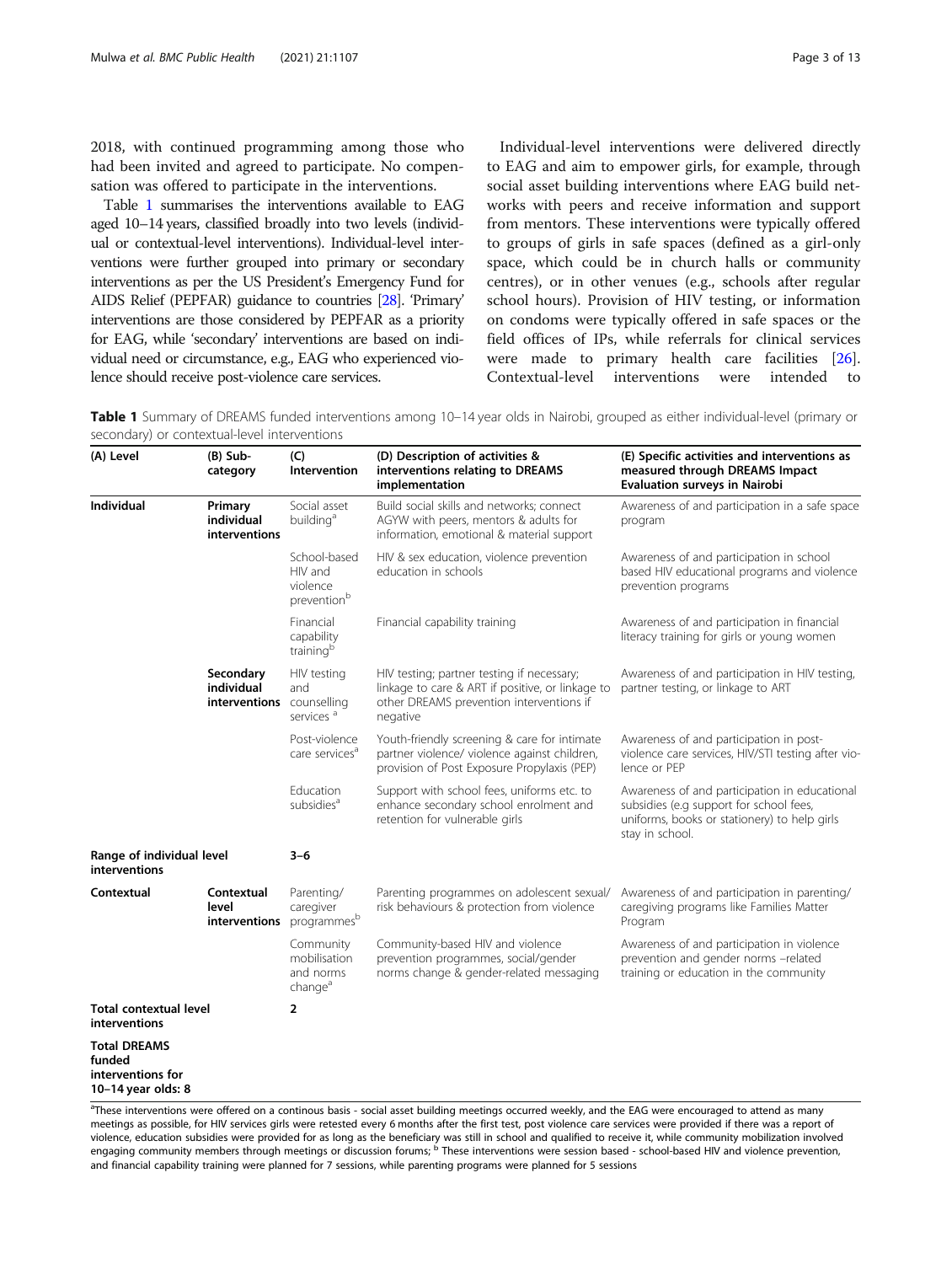strengthen families (e.g., through parenting programs to enhance positive relationships with their children), and to mobilise communities to address social norms for violence and HIV prevention.

Up to eight interventions were available for EAG invited to DREAMS (Table [1](#page-2-0)). Three interventions were curriculum-based: school-based HIV/violence prevention and financial capability training were each planned for 7 sessions; parenting programs for 5 sessions. The other interventions were to be offered continuously as appropriate, e.g., DREAMS invitees were encouraged to attend social asset building meetings as long they continued to engage in the program (Table [1](#page-2-0)). When EAG transitioned to age 15, they became eligible for the DREAMS interventions offered to older AGYW aged 15+ years (e.g., contraception counselling).

# Evaluation study design, setting and sample

To assess the reach and uptake of DREAMS interventions, and the profile of DREAMS participants, we conducted three annual rounds of interviews with a representative cohort of EAG aged 10–14 years in Korogocho and Viwandani informal settlements of Nairobi. This cohort was part of a larger, independent study to evaluate the impact of DREAMS interventions in Nairobi and three other settings (in Kenya, South Africa and Zimbabwe) [\[4](#page-11-0)]. In brief, the cohort participants were randomly selected from the Nairobi Urban and Health Demographic Surveillance System (NUHDSS) sampling framework, a general population research platform which profiles residents of the two urban informal settlements [\[29\]](#page-12-0).

At enrolment in 2017, we targeted a minimum sample of 500 girls. A random list of potentially eligible girls was generated from the most recent NUHDSS survey, and attempts were made to reach all girls in the list. Data were collected using an electronic intervieweradministered questionnaire (Additional file [1\)](#page-10-0). The questionnaire was developed by the research team, and comprised questions on gender norms, adolescent health and behaviour, schooling status, experiences of violence, and sexual debut among others. Some measures were adapted from a toolkit developed in the context of GEAS [[30\]](#page-12-0). DREAMS-specific questions covered self-reported invitation to participate in DREAMS activities, awareness of, and participation in each DREAMS intervention. The tools were pre-tested during a pilot in February 2017. Data were collected between March–July 2017, July–December 2018 and May–August 2019. Interviews were conducted in a secure, private location at the field research office.

# Measures

We used self-reported invitation to participate in DREA MS in the first two rounds of interview (2017 and/or 2018) to classify respondents as DREAMS beneficiaries or not ('Invited to DREAMS by 2018', yes/no). We also defined cumulative exposure to DREAMS in three categories classified as never invited by 2018 ('never invited'), newly invited in 2018, and invited both in 2017 and 2018 (i.e., those who reported being invited in 2017 only, or in 2017 and 2018). We used this variable to capture the timing of recruitment into DREAMS, in order to identify differences in those invited earliest (e.g., since 2017) compared to those invited later, since IPs may have altered their targeting criteria over time. Uptake of each intervention in each year was assessed based on the response to the question: Did you participate in intervention X in the past 12 months? (yes/no). For curriculum-based interventions such as financial capability training, uptake comprised participation in at least one session.

# Participant characteristics

Informed by the criteria used by IPs to recruit participants into DREAMS interventions, socio−demographic variables at cohort enrolment in 2017 were selected for the profiling analysis. Variables included age-group, settlement site, household food insecurity, ever had romantic relationships, experienced violence in the previous 6 months, ever sexually exploited, and paid work in the previous 6 months. Expected school grade was based on the level at which a respondent should be given her age, had she begun primary school at age six.

# Analysis

Analyses were done in Stata/SE version 15 and restricted to girls interviewed in 2019. Frequencies and percentages were used to summarize awareness of, invitation to participate in, and uptake of DREAMS interventions, within the 12 months preceding the survey as well as cumulatively. The median (interquartile range) number of sessions attended and the proportions completing all sessions for the curriculum-based interventions were also calculated.

To assess evidence of layering, we summarised: (a) proportions who received multiple primary interventions  $(\geq 2$  or all 3), (b) proportions who received multiple interventions by 2019 (i.e., more than one primary, secondary and/or contextual-level intervention); and (c) combined participation in interventions from across different levels (i.e., received a combination of individuallevel and contextual-level interventions).

To profile the characteristics of girls reached by DREA MS, logistic regression models were fitted. Odds ratios (OR) and 95% confidence intervals (CIs) were used to quantify the strength of association between individual/ household characteristics and measures of DREAMS uptake, specifically (i) invitation to participate in DREAMS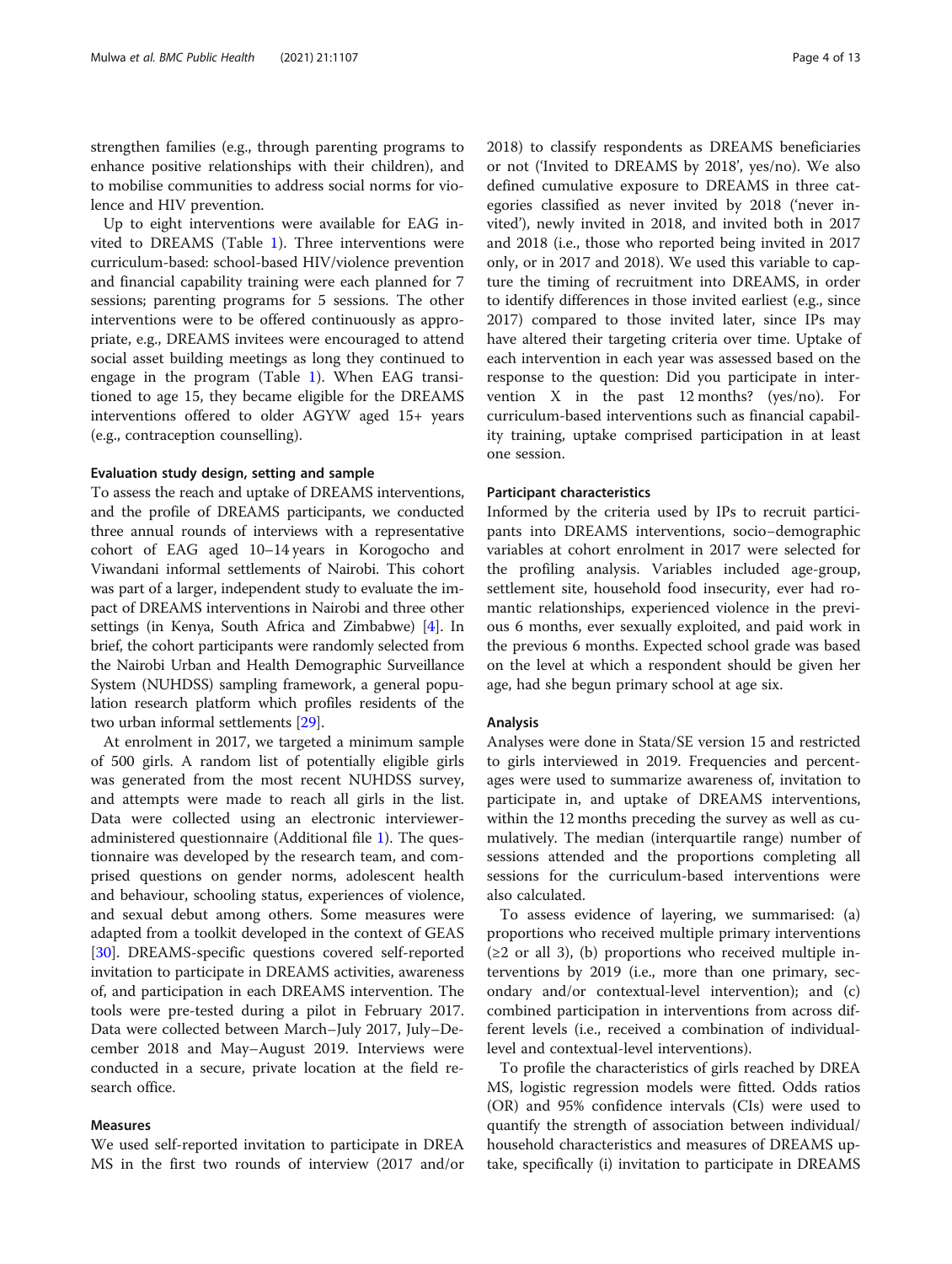by 2018, and (ii) uptake of multiple primary interventions (0–2 vs all three) by 2019. All variables independently associated with each outcome at  $p \leq 0.2$  were included in the final multivariable model in a forward step-wise approach, starting with the variables with the strongest association with the outcome. Age and site were included a priori. The STROBE guidelines were

used in synthesising and reporting these results [\[31\]](#page-12-0).

# Ethics approval

Ethics approval was obtained from AMREF Health Africa Ethics and Scientific Review Committee (ESRC) (AMREF; No ESRC P298/2016) and the London School of Hygiene & Tropical Medicine (LSHTM; Ref 11835). An information sheet was used to inform potential participants and their parents/guardians about the study. Written informed parental/guardian consent and participant assent were obtained before commencing an interview. Since interviews were conducted in a safe site outside of respondents' homes, compensation was provided to cover transport costs and snacks.

# Results

# Participation rates and participant characteristics

Out of the random list of 1017 EAG eligible to participate in the evaluation study at enrolment, 333 (33%) were no longer eligible at the time of visit, e.g., due to out-migrations and age ineligibility. Of the remaining 684, 46 (7%) were absent for extended periods of time, 23 (3%) had their structures located but respondents' whereabouts were unknown, and 9 (1%) refused to participate, leaving 606 (89%) who consented and completed the interviews.

Of the 606 respondents enrolled in 2017, 516 (85%) and 494 (82%) were followed up and interviewed in 2018 and 2019 respectively. Respondents from Viwandani were more likely than those from Korogocho to be lost to follow-up, while single/double orphans were more likely to be lost to follow-up than non-orphans (Additional file [2\)](#page-10-0).

Almost all respondents followed up in 2019 were attending school at the time of cohort enrolment, and the majority were aged 10–12 years (62%), resident in Korogocho (57%), and reported food insecurity (62%). About 40% had experienced any physical, verbal or sexual violence at the time of enrolment (Table [2\)](#page-5-0). Patterns of invitation to participate in DREAMS over time were largely similar by baseline characteristics, although higher proportions of those aged 10–12 years, and from Viwandani were newly invited in 2018 (Table [2](#page-5-0)).

# Awareness of DREAMS interventions

Awareness of DREAMS was high in 2017 after approximately 1 year of DREAMS implementation, with 82% of

participants reporting they had heard about DREAMS and 49% having been invited to participate in DREAMS activities (Additional file [3](#page-11-0)). In 2019, cumulative awareness and invitation to participate increased to > 99 and 88% respectively. Awareness of specific DREAMS interventions in each year was generally high, more so for individual-level interventions than contextual-level interventions.

# Uptake of DREAMS interventions

The most accessed primary intervention by 2019 was school-based HIV and violence prevention (82%), followed by social asset building (69%) and financial capability training (50%). Cumulative uptake of primary interventions was higher among those invited to participate in DREAMS compared to those never invited. There was an increasing trend in uptake by length of participation in DREAMS, especially for social asset building and financial capability training. Uptake of school-based HIV and violence prevention was also high among those never invited into DREA MS (71%) (Fig. [1](#page-6-0)).

We also found high cumulative uptake of secondary interventions, with those invited to DREAMS reporting higher uptake compared to those never invited. For instance, cumulative uptake of HIV testing and counselling, educational subsidies and post-violence care services was 96, 63 and 54% respectively among those invited to DREAMS both in 2017 and 2018, compared to 58, 32 and 27% among those never invited. The most accessed secondary intervention was HIV testing and counselling (82%) (Fig. [2](#page-6-0)).

Uptake of contextual-level interventions, i.e., community mobilisation and parenting programs, was also markedly higher among those invited to DREAMS compared to those never invited (e.g., 31% uptake for parenting programs among those invited both in 2017 and 2018 compared to 7% among those never invited) (Fig. [2\)](#page-6-0). For most interventions, uptake within the last 12 months increased between 2017 and 2018, but remained largely unchanged between 2018 and 2019 (Additional file  $4$ ).

In 2019, the median (interquartile range) number of sessions attended in the past 12 months were: schoolbased HIV and violence prevention 4 [\[2](#page-11-0), [6](#page-11-0)] of a total 7; financial capability training 3 [\[2,](#page-11-0) [6](#page-11-0)] of total 7; and parenting programs  $2 \left[ 1, 3 \right]$  $2 \left[ 1, 3 \right]$  $2 \left[ 1, 3 \right]$  out of 5. The median number of sessions for social asset building, which was offered on a continuous basis and did not have a limit was 4 [[2](#page-11-0), [10\]](#page-11-0). Proportions accessing all intended sessions of a curriculum were low overall: school-based HIV and violence prevention (21%); financial capability training (14%), and parenting programs (8%).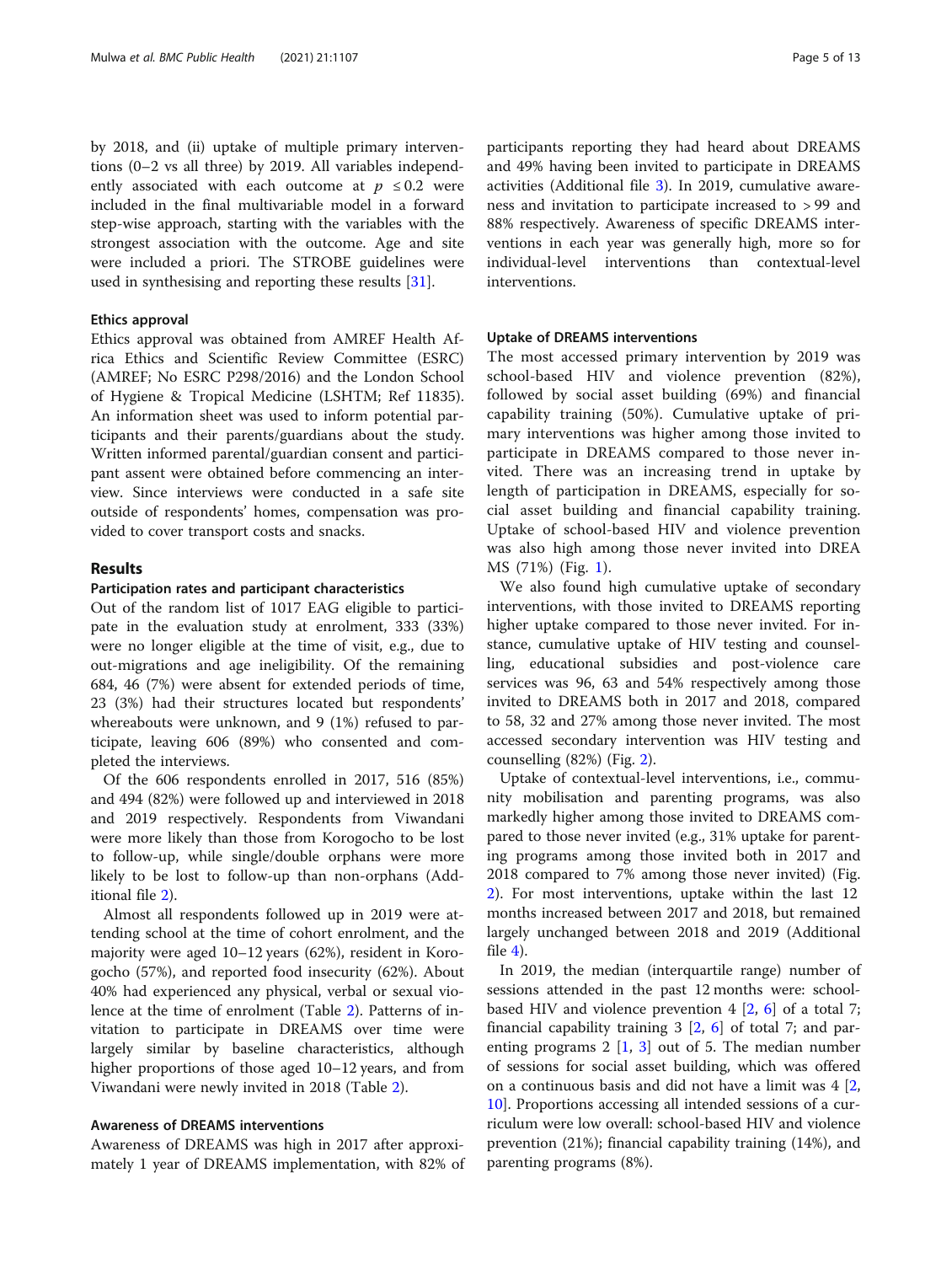|                                        | <b>Full sample</b>       |          | <b>Invitation status</b>             |                                                      |                                              |  |  |  |  |
|----------------------------------------|--------------------------|----------|--------------------------------------|------------------------------------------------------|----------------------------------------------|--|--|--|--|
|                                        | <b>Total</b><br>%<br>(N) |          | Never invited: n <sup>a</sup><br>(%) | Invited both in 2017 and 2018: n <sup>a</sup><br>(%) | Newly invited in 2018: n <sup>a</sup><br>(%) |  |  |  |  |
| <b>Total</b>                           | 494                      | $\equiv$ | 114(23.1)                            | 243 (49.2)                                           | 137 (27.7)                                   |  |  |  |  |
| Age group                              |                          |          |                                      |                                                      |                                              |  |  |  |  |
| $10 - 12$                              | 307                      | 62.1     | 71 (23.1)                            | 141 (45.9)                                           | 95 (30.9)                                    |  |  |  |  |
| $13 - 14$                              | 187                      |          | 37.9 43 (23.0)                       | 102 (54.5)                                           | 42 (22.5)                                    |  |  |  |  |
| Informal settlement area               |                          |          |                                      |                                                      |                                              |  |  |  |  |
| Korogocho                              | 280                      |          | 56.7 52 (18.6)                       | 166 (59.3)                                           | 62 (22.1)                                    |  |  |  |  |
| Viwandani                              | 214                      |          | 43.3 62 (29.0)                       | 77 (36.0)                                            | 75 (35.0)                                    |  |  |  |  |
| Currently enrolled in school           |                          |          |                                      |                                                      |                                              |  |  |  |  |
| No                                     | 5                        | 0.8      | 3(75.0)                              | 1(25.0)                                              | 0(0.0)                                       |  |  |  |  |
| Yes                                    | 601                      |          | 99.2 111 (22.7)                      | 242 (49.4)                                           | 137 (28.0)                                   |  |  |  |  |
| Current schooling and school progress  |                          |          |                                      |                                                      |                                              |  |  |  |  |
| 2+ classes behind                      | 150                      |          | 30.4 31 (20.7)                       | 85 (56.7)                                            | 34 (22.7)                                    |  |  |  |  |
| < 2 classes behind                     | 344                      |          | 69.6 83 (24.1)                       | 158 (45.9)                                           | 103 (29.9)                                   |  |  |  |  |
| Orphanhood status                      |                          |          |                                      |                                                      |                                              |  |  |  |  |
| Not an orphan                          | 428                      |          | 86.6 100 (23.4)                      | 207 (48.4)                                           | 121 (28.3)                                   |  |  |  |  |
| Single/double orphan                   | 66                       |          | 13.4 14 (21.2)                       | 36 (54.6)                                            | 16(24.4)                                     |  |  |  |  |
| Paid jobs/activities, last 6 months    |                          |          |                                      |                                                      |                                              |  |  |  |  |
| No                                     | 470                      | 95.1     | 106 (22.6)                           | 231 (49.1)                                           | 133 (28.3)                                   |  |  |  |  |
| Yes                                    | 24                       | 4.9      | 8(33.3)                              | 12 (50.0)                                            | 4(16.7)                                      |  |  |  |  |
| Family food insecurity <sup>b</sup>    |                          |          |                                      |                                                      |                                              |  |  |  |  |
| Never                                  | 188                      | 38.1     | 53 (28.2)                            | 82 (43.6)                                            | 53 (28.2)                                    |  |  |  |  |
| Sometimes                              | 267                      |          | 54.0 55 (20.6)                       | 136 (50.9)                                           | 76 (28.5)                                    |  |  |  |  |
| Often                                  | 39                       | 7.9      | 6(15.4)                              | 25 (64.1)                                            | 8(20.5)                                      |  |  |  |  |
| Romantic relationships                 |                          |          |                                      |                                                      |                                              |  |  |  |  |
| Never been in a relationship           | 445                      |          | 90.3 100 (22.5)                      | 223 (50.1)                                           | 122 (27.4)                                   |  |  |  |  |
| Ever been in a relationship            | 48                       | 9.7      | 14 (29.2)                            | 19 (39.6)                                            | 15(31.3)                                     |  |  |  |  |
| Sexually exploited <sup>c</sup>        |                          |          |                                      |                                                      |                                              |  |  |  |  |
| No                                     | 463                      |          | 93.7 107 (23.1)                      | 231 (49.9)                                           | 125 (27.0)                                   |  |  |  |  |
| Yes                                    | 31                       | 6.3      | 7(22.6)                              | 12 (38.7)                                            | 12 (38.7)                                    |  |  |  |  |
| Physical violence, last 6 months       |                          |          |                                      |                                                      |                                              |  |  |  |  |
| No                                     | 414                      |          | 83.8 93 (22.5)                       | 208 (50.2)                                           | 113 (27.3)                                   |  |  |  |  |
| Yes (slapped, hit, physically hurt)    | 80                       |          | 16.2 21 (26.3)                       | 35 (43.8)                                            | 24 (30.0)                                    |  |  |  |  |
| Verbal violence, last 6 months         |                          |          |                                      |                                                      |                                              |  |  |  |  |
| No                                     | 327                      |          | 66.2 72 (22.0)                       | 167(51.1)                                            | 88 (26.9)                                    |  |  |  |  |
| Yes (teased, bullied or<br>threatened) | 167                      |          | 33.8 42 (25.1)                       | 76 (45.5)                                            | 49 (29.3)                                    |  |  |  |  |

# <span id="page-5-0"></span>Table 2 Baseline cohort profile among EAG retained and interviewed in 2019 by invitation to participate in DREAMS

<sup>a</sup>number in the indicated invitation category; <sup>b</sup> ever been a time when your family did not have enough food because they had no money; <sup>c</sup>reported being threatened, coerced or being forced into being touched or having (first) sex, or said they were unwilling to have (first) sex, or they were ever forced into/ attempted sex by an adult (childhood experiences), or reported being touched in the last 6 months in a way they did not want to be touched

# Uptake of multiple interventions

Participation in multiple primary interventions increased over time and by length of invitation to DREAMS. Cumulatively by 2019, > 70% of study participants had accessed ≥2 primary interventions, while 38% had accessed all three, with significantly higher proportions among those invited to DREAMS (e.g., 55% among those invited both in 2017 and 2018, and 34% among those newly invited in 2018) compared to those never invited (6%) (Fig. [3\)](#page-7-0). Among those accessing two primary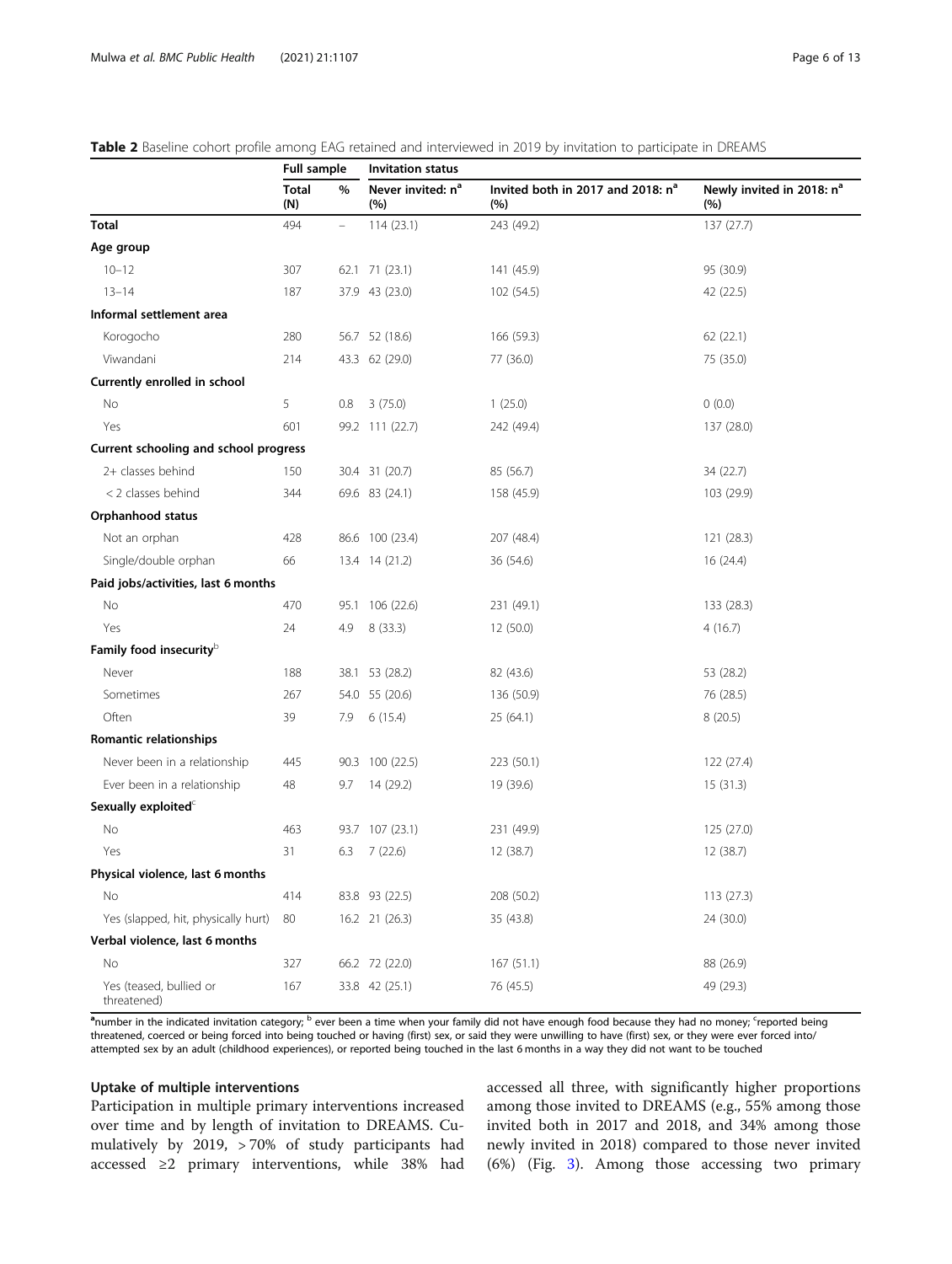<span id="page-6-0"></span>

interventions, social asset building and school-based HIV and violence prevention were the most common combinations (Additional file [5](#page-11-0)).

When participation in all eight interventions in Table [1](#page-2-0) was considered, the majority of EAG (80%) had accessed at least three by 2019, with participation markedly higher among those invited to DREAMS compared to those never invited (90% among those ever invited; 46% among never invited) (Additional file [6\)](#page-11-0). Combinations across the individual and contextual-levels were less frequent, with 11% of those who had accessed any individual-level intervention also accessing parenting plus community interventions. Combinations of interventions also increased by year of reported invitation to DREAMS, with 17% of those invited to DREAMS both in 2017 and 2018 accessing interventions across individual, family and community level (2% of those never invited; 6% of those newly invited in 2018) (Additional file [7](#page-11-0)).

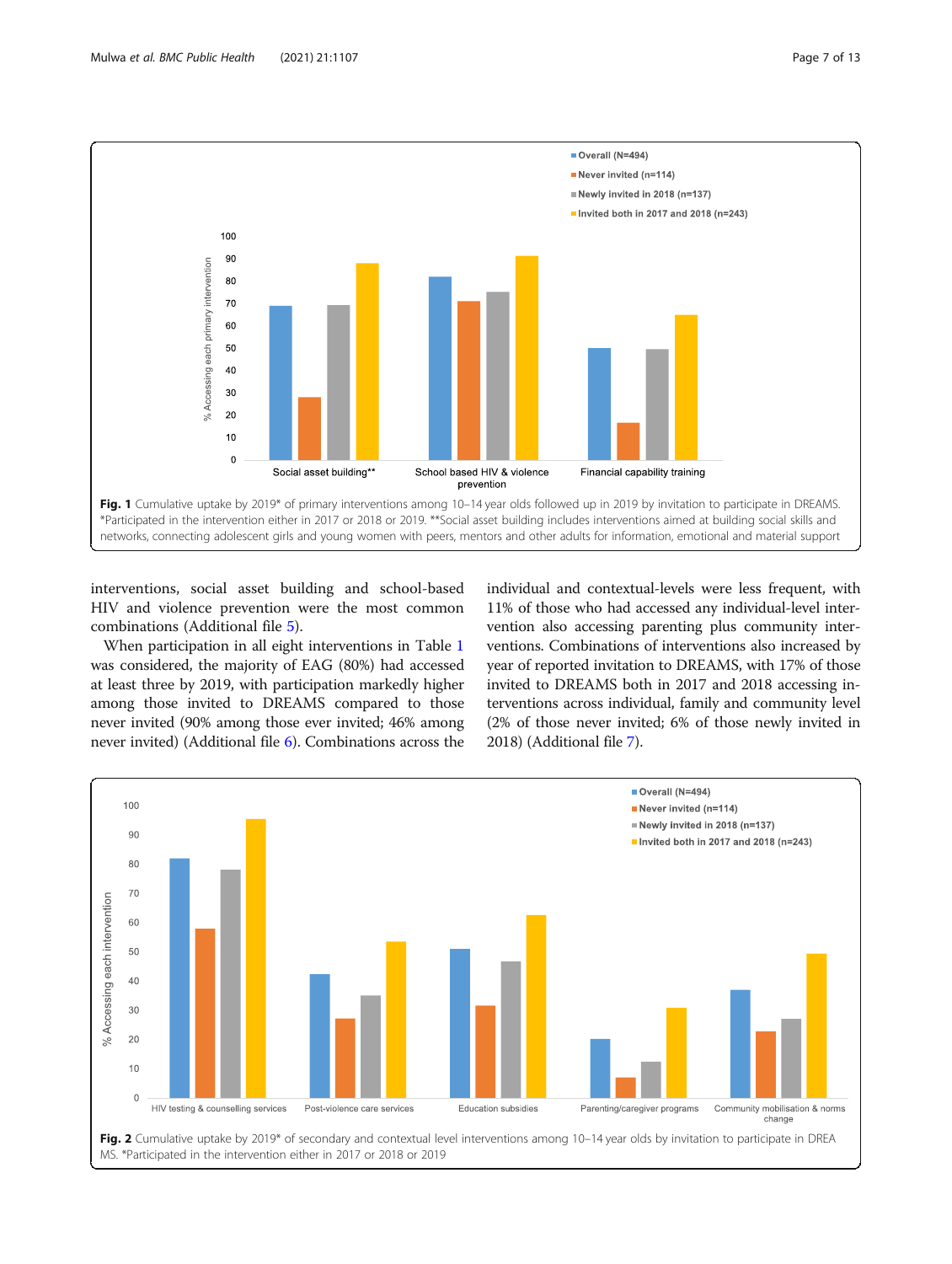<span id="page-7-0"></span>

# Uptake by characteristics of EAG

Patterns of invitation to DREAMS were broadly similar by baseline characteristics after 3 years of implementation (Table [2,](#page-5-0) Table [3\)](#page-8-0). Based on univariable analyses of invitation to DREAMS by 2018, EAG were more likely to be invited if they had experienced food insecurity, and less likely to be invited if they were from Viwandani (Table [3](#page-8-0)). In multivariable analyses, there remained evidence of an association between study site with invitation to DREAMS (adjusted OR (aOR) = 0.60; 95%CI 0.39, 0.93), while the association between invitation and experiences of food insecurity weakened.

Access to all three primary interventions did not differ by socio-demographic characteristics such as orphanhood, food insecurity or being behind at school (Table [4](#page-9-0)). However, those who had ever been in a romantic relationship ( $aOR = 0.46$ ;  $95\%CI$  0.23, 0.94) or experienced verbal violence (aOR = 0.68; 95%CI 0.45, 1.01) (weak evidence), were less likely to access all three primary interventions.

# **Discussion**

We assessed the extent to which a complex, multisectoral intervention for HIV prevention (DREAMS) reached early adolescent girls in two urban informal settlements in Kenya, and found evidence of strong programme penetration among a representative sample of girls. Uptake of each primary intervention was high ranging from 50% (financial capability training) to 82% (school-based HIV and violence prevention) indicating that interventions for EAG can be delivered and integrated across schools and community-based settings [[32](#page-12-0)–[34](#page-12-0)]. Uptake was high among DREAMS invitees for interventions that were newly introduced into this setting by DREAMS, such as financial capability training and social asset building (reaching 59 and 81% of EAG invited into DREAMS respectively), as well as interventions that existed prior to, or outside of DREAMS. High uptake of the latter, such as school-based HIV and violence prevention among non-DREAMS invitees, may reflect access through other programmes and funders.

Girls' receipt of multiple interventions improved over time and more so among DREAMS invitees compared to non-invitees, indicating that with sustained effort over multiple years, integration of a coherent package of interventions is feasible and can be scaled up to reach a majority of EAG in environments with limited resources and infrastructure. While few studies have provided information on service uptake among early adolescents, particularly for complex interventions [\[32](#page-12-0), [35](#page-12-0), [36](#page-12-0)], previous research has shown the value of sustained investment. For example, the evaluation of the Gender Equity Movement in Schools (GEMS) program among young adolescents aged 12─14 years concluded that longer periods of programming could improve the effectiveness of the program [[36\]](#page-12-0). Another study, assessing large-scale replicability of a programme training teachers to deliver HIV education to upper primary school pupils in Kenya, found that both teaching practices and learning improved with time [\[37](#page-12-0)], suggesting that sustained commitment to programming will improve uptake as well as outcomes.

Most of the DREAMS interventions accessed were at the individual level, with combinations of individual and contextual-level interventions less common. This is because EAG participation in parenting and community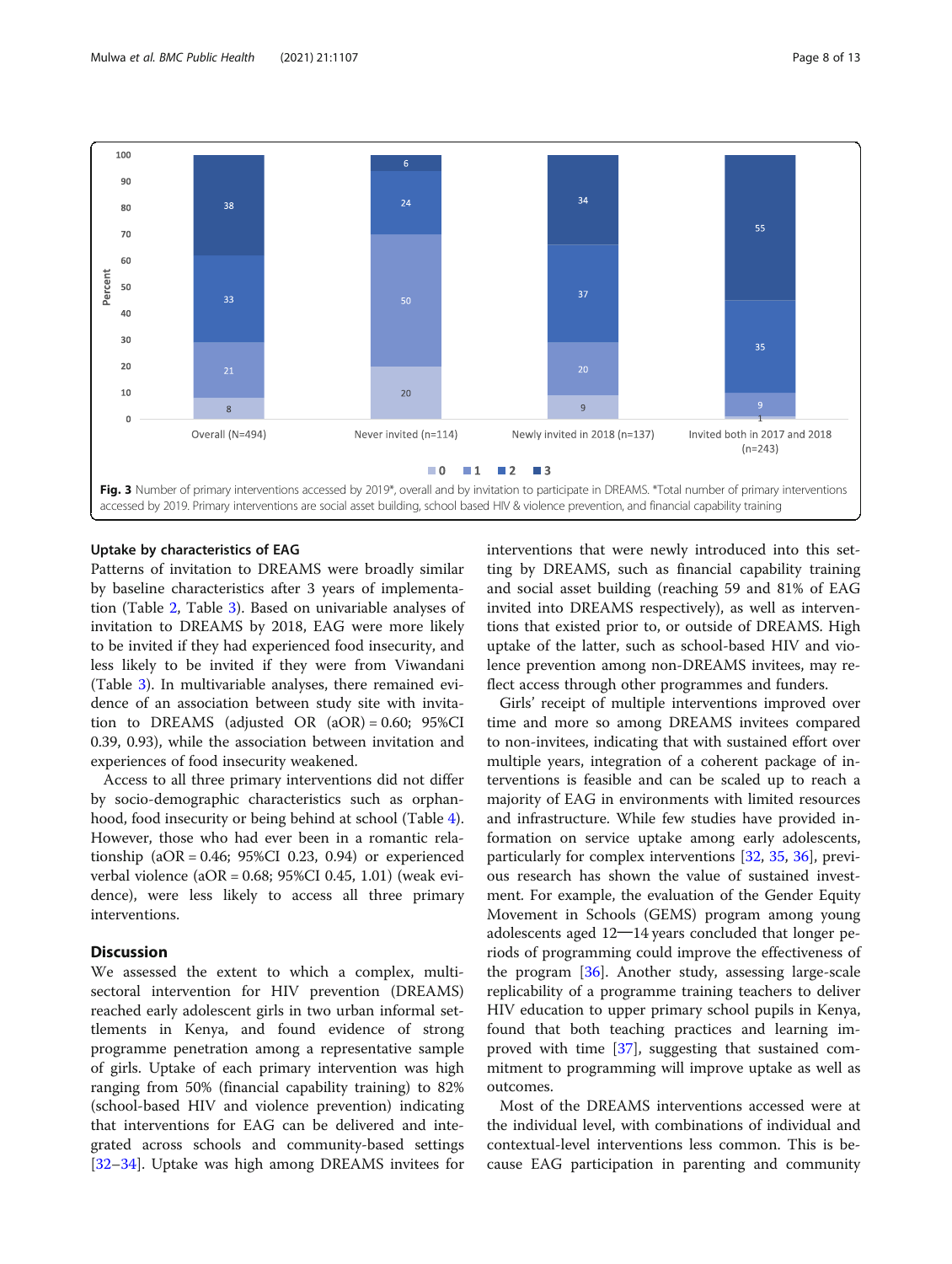| <b>EAG characteristics</b>                   | <b>Total</b><br>(N) | Number invited by<br>2018 (n) | Proportion invited by<br>2018 (%) |            | cOR 95% CI   |     | p<br>(LRT) | aOR 95% CI     |     |           | p<br>(LRT) |  |
|----------------------------------------------|---------------------|-------------------------------|-----------------------------------|------------|--------------|-----|------------|----------------|-----|-----------|------------|--|
| Age group                                    |                     |                               |                                   |            |              |     |            |                |     |           |            |  |
| $10 - 12$                                    | 307                 | 236                           | 76.9                              | 1          |              |     |            | $\overline{1}$ |     |           |            |  |
| $13 - 14$                                    | 187                 | 144                           | 77.0                              | 1          | 0.7          | 1.6 | $0.973$ 1  |                |     | $0.6$ 1.5 | 0.958      |  |
| Informal settlement area                     |                     |                               |                                   |            |              |     |            |                |     |           |            |  |
| Korogocho                                    | 280                 | 228                           | 81.4                              | 1          |              |     |            | $\mathbf{1}$   |     |           |            |  |
| Viwandani                                    | 214                 | 152                           | 71.0                              | 0.6        | 0.4          | 0.9 | 0.007      | $0.60$ 0.4 0.9 |     |           | 0.023      |  |
| Current schooling and school progress        |                     |                               |                                   |            |              |     |            |                |     |           |            |  |
| 2+ classes behind                            | 150                 | 119                           | 79.3                              | 1          |              |     |            |                |     |           |            |  |
| < 2 classes behind                           | 344                 | 261                           | 75.9                              | 0.8        | 0.5          | 1.3 | 0.402      |                |     |           |            |  |
| Orphanhood status                            |                     |                               |                                   |            |              |     |            |                |     |           |            |  |
| Not an orphan                                | 428                 | 328                           | 76.6                              | 1          |              |     |            |                |     |           |            |  |
| Single/double orphan                         | 66                  | 52                            | 78.8                              | 1.1        | $0.60$ 2.1   |     | 0.699      |                |     |           |            |  |
| Paid jobs/activities, last 6 months          |                     |                               |                                   |            |              |     |            |                |     |           |            |  |
| <b>No</b>                                    | 470                 | 364                           | 77.4                              | 1          |              |     |            |                |     |           |            |  |
| Yes                                          | 24                  | 16                            | 66.7                              | 0.6        | 0.2          |     | 1.40 0.226 |                |     |           |            |  |
| Family food insecurity <sup>a</sup>          |                     |                               |                                   |            |              |     |            |                |     |           |            |  |
| Never                                        | 188                 | 135                           | 71.8                              | 1          |              |     |            | $\overline{1}$ |     |           |            |  |
| Sometimes                                    | 267                 | 212                           | 79.4                              | 1.5        | $\mathbf{1}$ | 2.3 |            | 1.3            | 0.9 | 2.10      |            |  |
| Often                                        | 39                  | 33                            | 84.6                              | 2.2        | 0.9          | 5.5 | 0.081      | 1.9            |     | $0.8$ 4.9 | 0.235      |  |
| Romantic relationships                       |                     |                               |                                   |            |              |     |            |                |     |           |            |  |
| Never been in a relationship                 | 445                 | 345                           | 77.5                              | 1          |              |     |            |                |     |           |            |  |
| Ever been in a relationship                  | 48                  | 34                            | 70.8                              | $0.70$ 0.4 |              | 1.4 | 0.298      |                |     |           |            |  |
| Sexually exploited <sup>b</sup>              |                     |                               |                                   |            |              |     |            |                |     |           |            |  |
| No                                           | 463                 | 356                           | 76.9                              | 1          |              |     |            |                |     |           |            |  |
| Yes                                          | 31                  | 24                            | 77.4                              | 1          | 0.4          | 2.5 | 0.946      |                |     |           |            |  |
| Physical violence, last 6 months             |                     |                               |                                   |            |              |     |            |                |     |           |            |  |
| No                                           | 414                 | 321                           | 77.5                              | 1          |              |     |            |                |     |           |            |  |
| Yes (being slapped, hit,<br>physically hurt) | 80                  | 59                            | 73.8                              | 0.8        | 0.5          | 1.4 | 0.462      |                |     |           |            |  |
| Verbal violence, last 6 months               |                     |                               |                                   |            |              |     |            |                |     |           |            |  |
| No                                           | 327                 | 255                           | 78.0                              | 1          |              |     |            |                |     |           |            |  |
| Yes (teased, bullied or<br>threatened)       | 167                 | 125                           | 74.9                              | 0.8        | 0.5          |     | 1.30 0.435 |                |     |           |            |  |

<span id="page-8-0"></span>Table 3 Univariable and multivariable analyses of baseline characteristics associated with being invited to participate in DREAMS among EAG followed up in 2019

cOR crude odds ratio; aOR adjusted odds ratio; LRT likelihood ratio test; <sup>a</sup> ever been a time when your family did not have enough food because they had no money; <sup>b</sup>reported being threatened, coerced or being forced into being touched or having (first) sex, or said they were unwilling to have (first) sex, or they were ever forced into/attempted sex by an adult (childhood experiences), or reported being touched in the last 6 months in a way they did not want to be touched

mobilization interventions was relatively low (compared to individual-level interventions) and more can be done to expand access. A related study reported low uptake of DREAMS' parenting and community programs among older AGYW aged 15–22 years, as well as older women and men in the community [[38](#page-12-0), [39](#page-12-0)]. Given the important role of parents, male partners and the broader community in shaping adolescent health and development, low uptake of contextual interventions is likely to limit

the effectiveness of DREAMS, and is an important area for improvement.

For curriculum-based interventions, we found that few EAG attended the total number of sessions provided, although half of the participants accessed at least ≥3 sessions for school-based HIV and violence prevention and financial capability training. Sessions on parenting programs were attended less frequently. This shows that it may be more feasible to engage EAG and parents in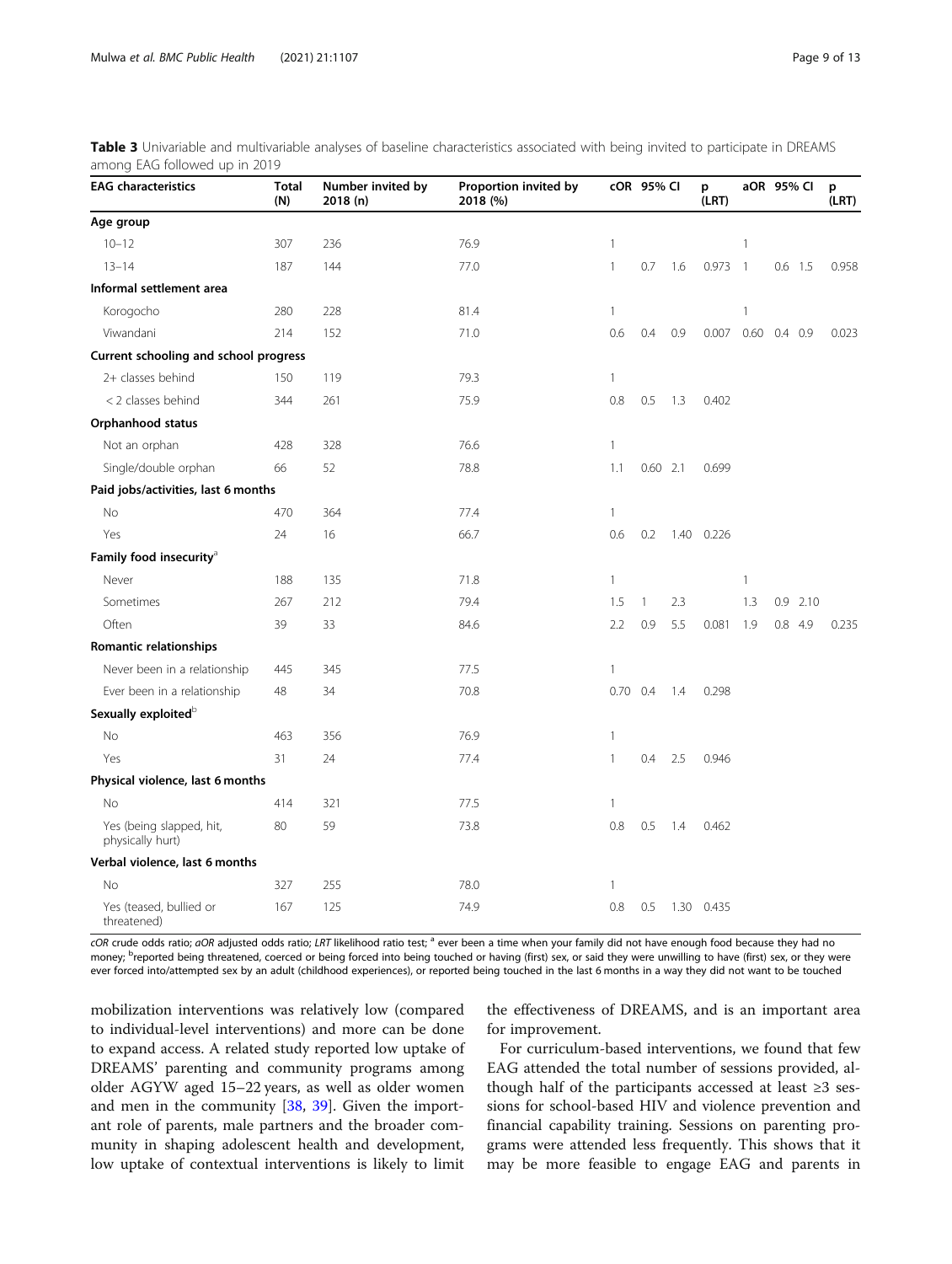<span id="page-9-0"></span>Table 4 Univariable and multivariable analyses of characteristics associated with participation in three primary interventions by 2019 among EAG in Nairobi

|                                                 | Participation in three primary interventions by 2019 <sup>a</sup> |                                                           |                                                               |              |            |                     |                      |                       |                     |                |                 |                      |                |                |            |
|-------------------------------------------------|-------------------------------------------------------------------|-----------------------------------------------------------|---------------------------------------------------------------|--------------|------------|---------------------|----------------------|-----------------------|---------------------|----------------|-----------------|----------------------|----------------|----------------|------------|
|                                                 |                                                                   |                                                           |                                                               |              |            |                     |                      | Age and site adjusted |                     |                |                 | Fully adjusted model |                |                |            |
| EAG<br>characteristics                          | Total<br>(N)                                                      | Number who accessed<br>three primary<br>interventions (n) | Proportion who accessed<br>three primary interventions<br>(%) |              | cOR 95% CI |                     | p<br>(LRT)           |                       | aOR 95% CI          |                | p<br>(LRT)      |                      | aOR 95% CI     |                | p<br>(LRT) |
| Age group                                       |                                                                   |                                                           |                                                               |              |            |                     |                      |                       |                     |                |                 |                      |                |                |            |
| $10 - 12$                                       | 307                                                               | 109                                                       | 35.5                                                          | $\mathbf{1}$ |            |                     |                      | 1                     |                     |                |                 | 1                    |                |                |            |
| $13 - 14$                                       | 187                                                               | 78                                                        | 41.7                                                          | 1.30         |            | 0.90 1.89 0.17      |                      | 1.30                  | 0.90                | 1.89 0.16      |                 | 1.39                 |                | 0.95 2.03 0.09 |            |
| Informal settlement area                        |                                                                   |                                                           |                                                               |              |            |                     |                      |                       |                     |                |                 |                      |                |                |            |
| Korogocho                                       | 280                                                               | 110                                                       | 39.3                                                          | $\mathbf{1}$ |            |                     |                      | 1                     |                     |                |                 | 1                    |                |                |            |
| Viwandani                                       | 214                                                               | 77                                                        | 36.0                                                          | 0.87         | 0.6        |                     | 1.26 0.45            | 0.86                  |                     | 0.60 1.25 0.44 |                 | 0.87                 |                | $0.60$ 1.26    | 0.45       |
| Current schooling and school progress           |                                                                   |                                                           |                                                               |              |            |                     |                      |                       |                     |                |                 |                      |                |                |            |
| 2+ classes behind 150                           |                                                                   | 52                                                        | 34.7                                                          | $\mathbf{1}$ |            |                     |                      | 1                     |                     |                |                 |                      |                |                |            |
| < 2 classes<br>behind                           | 344                                                               | 135                                                       | 39.2                                                          |              |            | 1.22 0.82 1.82 0.34 |                      |                       | 1.32 0.86 2.03 0.2  |                |                 |                      |                |                |            |
| Orphanhood status                               |                                                                   |                                                           |                                                               |              |            |                     |                      |                       |                     |                |                 |                      |                |                |            |
| Not an orphan                                   | 428                                                               | 161                                                       | 37.6                                                          | $\mathbf{1}$ |            |                     |                      | 1                     |                     |                |                 |                      |                |                |            |
| Single/double<br>orphan                         | 66                                                                | 26                                                        | 39.4                                                          | 1.08         |            | 0.63 1.83 0.78      |                      | 1.06                  |                     | 0.62 1.80 0.84 |                 |                      |                |                |            |
| Paid jobs/activities, last 6 months             |                                                                   |                                                           |                                                               |              |            |                     |                      |                       |                     |                |                 |                      |                |                |            |
| No                                              | 470                                                               | 176                                                       | 37.4                                                          | $\mathbf{1}$ |            |                     |                      | 1                     |                     |                |                 |                      |                |                |            |
| Yes                                             | 24                                                                | 11                                                        | 45.8                                                          | 1.41         |            |                     | 0.62 3.22 0.411 1.37 |                       |                     |                | 0.60 3.13 0.459 |                      |                |                |            |
| Family food insecurity <sup>b</sup>             |                                                                   |                                                           |                                                               |              |            |                     |                      |                       |                     |                |                 |                      |                |                |            |
| Never                                           | 188                                                               | 63                                                        | 33.5                                                          | $\mathbf{1}$ |            |                     |                      | 1                     |                     |                |                 |                      |                |                |            |
| Sometimes                                       | 267                                                               | 106                                                       | 39.7                                                          | 1.31         | 0.88       | 1.93                |                      | 1.26                  | 0.84                | 1.88           |                 |                      |                |                |            |
| Often                                           | 39                                                                | 18                                                        | 46.2                                                          | 1.70         |            |                     | 0.85 3.42 0.220      | 1.64                  |                     |                | 0.81 3.32 0.313 |                      |                |                |            |
| Romantic relationships                          |                                                                   |                                                           |                                                               |              |            |                     |                      |                       |                     |                |                 |                      |                |                |            |
| Never been in a<br>relationship                 | 445                                                               | 176                                                       | 39.6                                                          | $\mathbf{1}$ |            |                     |                      | 1                     |                     |                |                 | 1                    |                |                |            |
| Ever been in a<br>relationship                  | 48                                                                | 11                                                        | 22.9                                                          | 0.45         |            | 0.23 0.91 0.03      |                      |                       | 0.42 0.21 0.86 0.02 |                |                 | 0.46                 | 0.23 0.94 0.03 |                |            |
| Sexually exploited <sup>c</sup>                 |                                                                   |                                                           |                                                               |              |            |                     |                      |                       |                     |                |                 |                      |                |                |            |
| No                                              | 463                                                               | 178                                                       | 38.4                                                          | 1            |            |                     |                      | 1                     |                     |                |                 |                      |                |                |            |
| Yes                                             | 31                                                                | 9                                                         | 29                                                            | 0.66         |            | $0.29$ 1.45 0.3     |                      | 0.66                  | 0.3                 |                | 1.48 0.32       |                      |                |                |            |
| Physical violence, last 6 months                |                                                                   |                                                           |                                                               |              |            |                     |                      |                       |                     |                |                 |                      |                |                |            |
| No                                              | 414                                                               | 161                                                       | 38.9                                                          | $\mathbf{1}$ |            |                     |                      | 1                     |                     |                |                 |                      |                |                |            |
| Yes (being<br>slapped, hit,<br>physically hurt) | 80                                                                | 26                                                        | 32.5                                                          | 0.76         |            | 0.46 1.26 0.28      |                      | 0.77                  | 0.46                | 1.28 0.32      |                 |                      |                |                |            |
| Verbal violence, last6 months                   |                                                                   |                                                           |                                                               |              |            |                     |                      |                       |                     |                |                 |                      |                |                |            |
| No                                              | 327                                                               | 135                                                       | 41.3                                                          | 1            |            |                     |                      | 1                     |                     |                |                 | 1                    |                |                |            |
| Yes (teased,<br>bullied or<br>threatened)       | 167                                                               | 52                                                        | 31.1                                                          | 0.64         |            | 0.43 0.95 0.03      |                      | 0.64                  |                     | 0.43 0.95      | 0.03            | 0.68                 |                | $0.45$ 1.01    | 0.06       |

<sup>a</sup>Based on the number of primary interventions that the girls self-reported participating in within the last 12 months, either in 2017, 2018 or 2019; cOR crude odds ratio; aOR adjusted odds ratio; LRT likelihood ratio test; <sup>b</sup> ever been a time when your family did not have enough food because they had no money; <sup>c</sup>reported being threatened, coerced or being forced into being touched or having (first) sex, or said they were unwilling to have (first) sex, or they were ever forced into/<br>attempted sex by an adult (childhood experiences), or repo

shorter, intense programmes rather than longer ones. This finding is echoed in our related qualitative research with IPs, where sustained engagement of beneficiaries was a challenge, especially for the longest programmes, e.g., participation in 10–12 sessions, due to mobility,

family and caregiving obligations, and hunger [\[26](#page-12-0)]. Among parents and broader community members, time constraints, competing priorities, and logistical challenges limit their participation in contextual-level interventions (51). Much has been learned about the barriers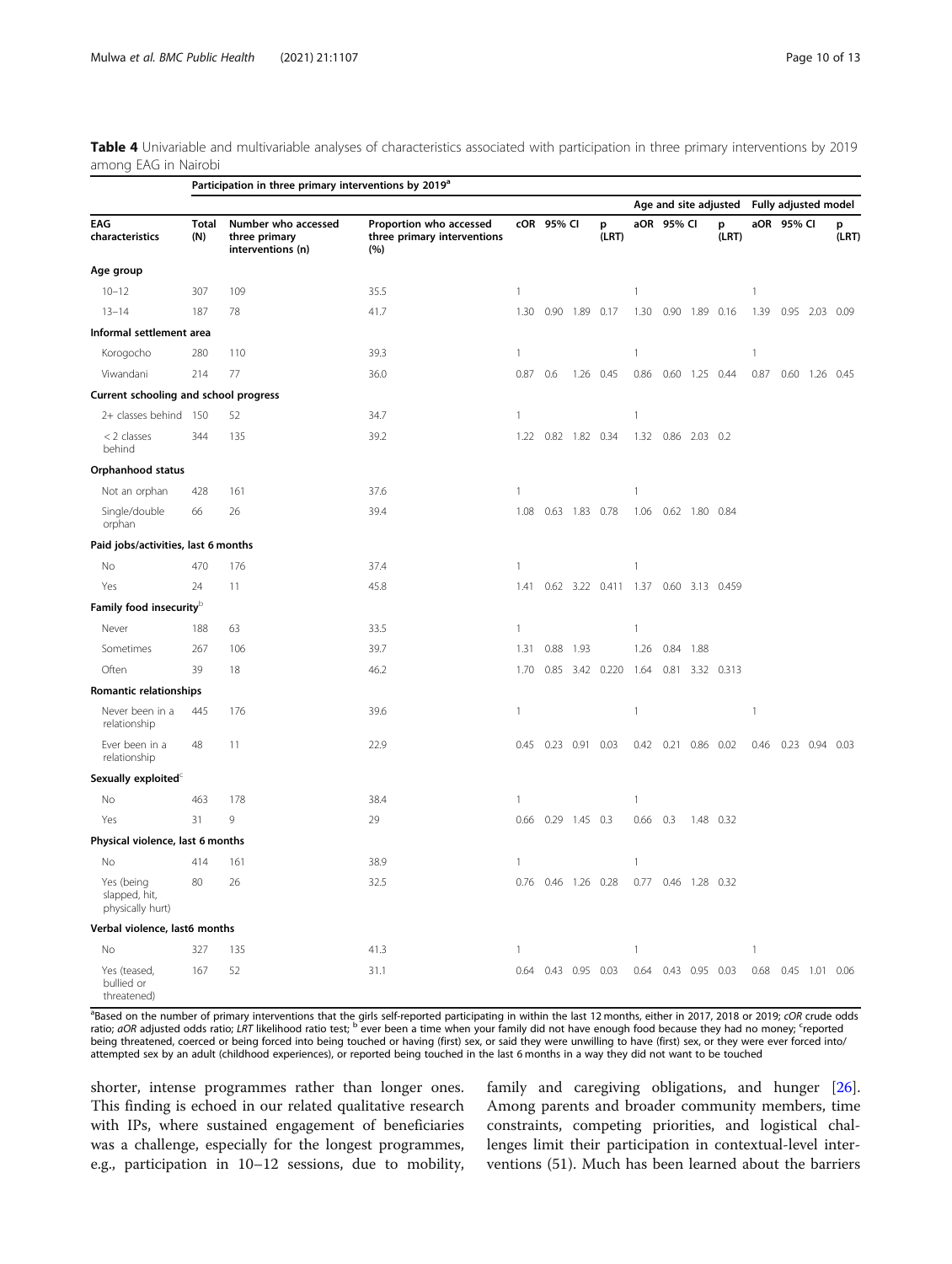<span id="page-10-0"></span>in engaging, recruiting and retaining parents/caregivers [[39,](#page-12-0) [40\]](#page-12-0), to help improve their participation going forward.

We found few differences in the socio-demographic and socio-economic profiles between the girls invited to participate in DREAMS and those not invited. Related to this, the fact that high proportions of EAG were invited to DREAMS by 2018 (77%) indicates that many EAG met the targeting criteria. In part, this reflects the high vulnerability of young people in these settings [[15](#page-11-0)]. The Girl Roster tool used to identify participants found many 'eligible' girls and IPs supplemented the Roster with other methods (e.g., consulting community-based organisations) to identify girls with greatest need for DREA MS. It was clear that many, if not most of the girls in these informal settlement areas could benefit from DREAMS interventions, posing a challenge for targeting (with limited resources) and a tension with communities promoting social justice and inclusion over exclusivity. A goal in such high-burden settings may be to offer the primary (priority) interventions universally while targeting specific groups of EAG for the secondary interventions like HIV testing.

Sustained participation in DREAMS interventions was not always equitable. We found that EAG who had experienced verbal violence (although the evidence was weak), or ever been in relationships (although numbers were relatively low) accessed fewer primary interventions than their fellow participants. There remains scope to strengthen EAG participation in the primary interventions through active involvement and engagement of DREAMS beneficiaries, and through continued use of dedicated mentors [[41\]](#page-12-0). Also, findings from qualitative research with DREAMS mentors shows that many of the girls were hungry during their time in safe spaces (social asset building), and this could have impacted their participation, particularly in the longer-term curriculumbased interventions as noted above [\[42\]](#page-12-0). It is imperative that programs targeting highly vulnerable EAG, especially in the context of social vulnerabilities like food insecurity, identify mechanisms to counter these challenges and support girls' continued participation. Provision of food and beverages could facilitate ongoing and active participation and enjoyment of the programme.

One key strength of this study was the high cohort retention rate, limiting the introduction of selection bias over time. Interview questions captured components of each DREAMS intervention allowing for detailed assessment of combinations of interventions among EAG. We utilised self-reported invitation to participate in DREA MS as a marker of who was a DREAMS beneficiary. This may have resulted in misclassification of some of the participants in cases where some EAG did not know whether they had been invited to DREAMS. However, using data across multiple years strengthened this measure, in that responses in each year were complemented by responses in subsequent years. Our definition of uptake as participation in at least one session may have over-estimated exposure to interventions comprised of multiple sessions. However, only few of the interventions were offered as a curriculum of multiple sessions, so it is unlikely to largely inflate exposure to DREAMS. In addition, half of the girls participated in three or more of the intended sessions (except for parenting programs), and so we expect them to have benefited from this exposure, in comparison to those who were never invited to DREAMS.

# Conclusions

As DREAMS investments continue and expand to new districts and countries, with a particular focus on early adolescent girls, it is important to understand whether and how such a complex intervention can reach the youngest adolescents. We found that it is possible to deliver, scale up, and sustain an ambitious multi-sectoral intervention among EAG in challenging urban contexts, with uptake and layering improving over time. Provision of a coherent primary package of integrated interventions reached the majority of EAG in two informal settlement areas of Nairobi. Many girls also accessed secondary interventions, although longer-term engagement of the most vulnerable EAG and their families can be enhanced with support like food provision. There also remains a need to expand access to contextual, community-based programs so that parents, partners and communities can support the healthy development of EAG. Given the importance of engaging early adolescents in interventions for HIV prevention, and the limited evidence on programming among EAG, findings from this study can help programme implementers and funders to strengthen the implementation and reach of complex interventions like DREAMS.

# Abbreviations

AGYW: Adolescent girls and young women; EAG: Early Adolescent Girls; DREAMS: Determined, Resilient, Empowered, AIDS-free, Mentored, and Safe lives; GEAS: Global Early Adolescent Study; IP: Implementing Partners; NUHDSS: Nairobi Urban Health and Demographic Surveillance System; PEPF AR: President's Emergency Fund for AIDS Relief; OR: Odds Ratio; CI: Confidence Interval

# Supplementary Information

The online version contains supplementary material available at [https://doi.](https://doi.org/10.1186/s12889-021-11017-y) [org/10.1186/s12889-021-11017-y](https://doi.org/10.1186/s12889-021-11017-y).

Additional file 1. Quantitative questionnaire (English)

Additional file 2. Characteristics of Early Adolescent Girls (EAG) enrolled in the cohort study in 02017, compared to those retained and interviewed in 2019. <sup>¥</sup>is the number in each category; \*\* Pearson chi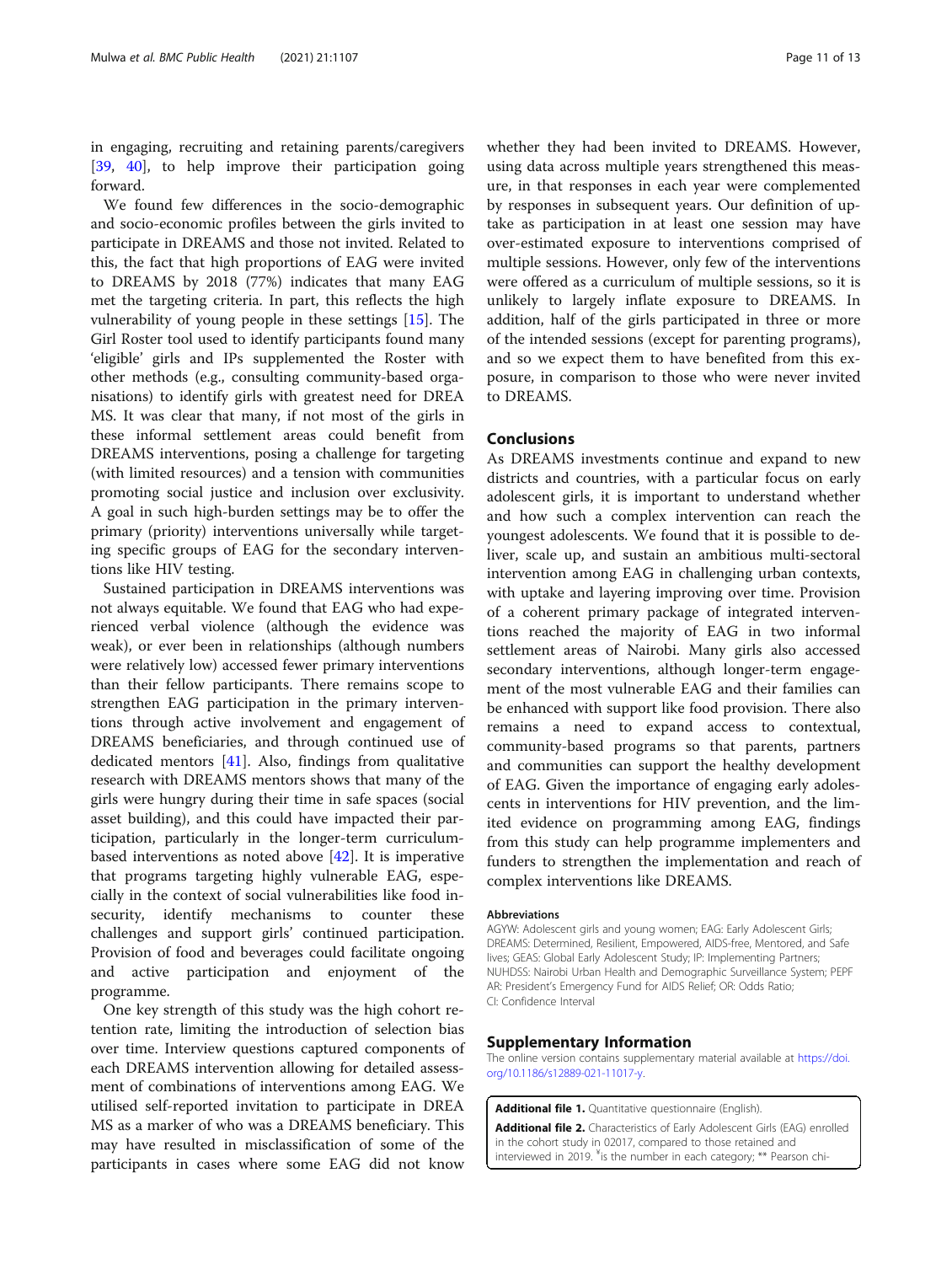<span id="page-11-0"></span>square tests, Fishers exact used when expected cell counts  $<$  5, the  $p$ value compares those followed-up vs those lost to follow-up.

Additional file 3. Awareness of DREAMS interventions in each year among EAG followed up in 2019. \*Some of the participants seen in 2019 were not seen in 2018; \*\*Invitation to DREAMS is defined cumulatively from 2017 up to the year indicated in each column.

Additional file 4. Uptake\* of each intervention by round of interview. \*Participation in the intervention in the last 12 months prior to date of interview; N\*-The denominator for 2018 is those seen in 2018, as some individuals seen in 2019 were not seen in 2018.

Additional file 5. Layering of primary interventions: number of EAG who accessed each primary intervention and its combinations cumulatively by 2019 ( $N^* = 456$ ). \*Number who accessed at least one primary intervention by 2019.

Additional file 6. Baseline cohort profile, cumulative invitation to participate and uptake of interventions (primary, secondary and contextual) cumulatively by 2019.

Additional file 7. Layering of individual and contextual level interventions: number of EAG who accessed at least one intervention across individual and contextual levels cumulatively by 2019 ( $N^* = 485$ ). \*Number who accessed at least one intervention from any level by 2019.

# **Acknowledgements**

The African Population and Health Research Center acknowledges the communities that have over the years supported the NUHDSS through their continuous participation as study respondents. We are grateful to the support provided by the project field team, the NUHDSS, and data management staff at APHRC.

# Authors' contributions

IB and SF are Principal Investigators (PI) and responsible for overall conceptualization of study design and analysis. As the partner PI, AZ was responsible for design and implementation in Nairobi. SM, SF and IB conceived the paper. SM designed the analysis plan and executed the analysis, with contributions from JO, SF, IB and BO. SM led the drafting of the manuscript with contributions from JO, SF, IB, BO, EW, AG, BM and AZ. All authors contributed to the interpretation of the data, reviewed drafts, and read and approved the final manuscript.

# Funding

The impact evaluation of DREAMS is funded by the Bill and Melinda Gates Foundation (OPP1136774, [http://www.gatesfoundation.org\)](http://www.gatesfoundation.org). Foundation staff advised the study team, but did not substantively affect the study design, instruments, analysis, data interpretation or decision to publish. The African Population and Health Research Center acknowledges the financial support to the Nairobi Urban Health and Demographic Surveillance System (NUHDSS), the framework that we used for sampling and tracing of study participants. The funders of the NUHDSS include the Rockefeller Foundation (USA), the Wellcome Trust (UK), the William and Flora Hewlett Foundation (USA), Comic Relief (UK), the Swedish International Development Cooperation (SIDA) and the Bill and Melinda Gates Foundation (USA). These funders had no role in the decision to publish or in the preparation of the manuscript.

# Availability of data and materials

Data underlying published results will be accessible and open, subject to a transition period (available from the London School of Hygiene and Tropical Medicine data repository <https://datacompass.lshtm.ac.uk> by contacting [researchdatamanagement@lshtm.ac.uk](mailto:researchdatamanagement@lshtm.ac.uk)), as per the Open Access Policy of the Bill & Melinda Gates Foundation.

# **Declarations**

# Ethics approval and consent to participate

Ethics approval was obtained from AMREF Health Africa (AMREF; No ESRC P298/2016) and the London School of Hygiene & Tropical Medicine (LSHTM; Ref 11835). An information sheet was used to provide information about the study to the parents and potential participants. Written informed parental/ guardian consent and participant assent were obtained before commencing an interview. Since interviews were conducted in a safe site, outside of respondents' homes, compensation was provided for transport costs and snacks.

# Consent for publication

Not applicable.

### Competing interests

The authors declare that they have no competing interests.

# Author details

<sup>1</sup> Faculty of Epidemiology and Population Health, London School of Hygiene & Tropical Medicine, London, UK. <sup>2</sup>African Population and Health Research Center, Nairobi, Kenya. <sup>3</sup>Center for Geographic Medicine Research, Kenya Medical Research Institute − Wellcome Trust Research Programme, Kilifi, Kenya.

# Received: 11 May 2020 Accepted: 9 May 2021 Published online: 10 June 2021

# References

- 1. United Nations Joint Programme on HIV/AIDS (UNAIDS). UNAIDS DATA 2018. 2018.
- 2. Akinrinola B, Ann B, Georges G, Susheela S, Eliya Z. Sexual behaviour, knowledge and information sources of very young adolescents in four sub-Saharan African countries. Afr J Reprod Health. 2008;11(3):28–43.
- Ziraba A, Orindi B, Muuo S, Floyd S, Birdthistle IJ, Mumah J, et al. Understanding HIV risks among adolescent girls and young women in informal settlements of Nairobi, Kenya: Lessons for DREAMS. PLoS One. 2018;13(5):1–20.
- 4. Birdthistle I, Schaffnit SB, Kwaro D, Shahmanesh M, Ziraba A, Kabiru CW, et al. Evaluating the impact of the DREAMS partnership to reduce HIV incidence among adolescent girls and young women in four settings: a study protocol. BMC Public Health. 2018;18(1):1–15.
- 5. Saul J, Bachman G, Allen S, Toiv NF, Cooney C, Beamon T. The DREAMS core package of interventions: a comprehensive approach to preventing HIV among adolescent girls and young women. PLoS One. 2018;13(12): e0208167.
- 6. Dodoo FNA, Zulu EM, Ezeh AC. Urban-rural differences in the socioeconomic deprivation-sexual behavior link in Kenya. Soc Sci Med. 2007; 64(5):1019–31. <https://doi.org/10.1016/j.socscimed.2006.10.007>.
- 7. Sumner SA, Mercy AA, Saul J, Motsa-Nzuza N, Kwesigabo G, Buluma R, et al. Prevalence of sexual violence against children and use of social services seven countries, 2007-2013. MMWR Morb Mortal Wkly Rep. 2015;64(21):565–9.
- 8. Joint United Nations Programme on HIV/AIDS (UNAIDS). Ending the AIDS epidemic for adolescents, with adolescents. 2016.
- 9. Govender K, Masebo WGB, Nyamaruze P, Cowden RG, Schunter BT, Bains A. HIV prevention in adolescents and young people in the eastern and southern African region: a review of key challenges impeding actions for an effective response. Open AIDS J. 2018;12(1):53–67. [https://doi.org/10.2174/1](https://doi.org/10.2174/1874613601812010053) [874613601812010053](https://doi.org/10.2174/1874613601812010053).
- 10. Woog V, Kagesten A. The Sexual and Reproductive Health Needs of Very Young Adolescents Aged 10–14 in Developing Countries: What Does the Evidence Show? Guttmacher Institute; 2017.
- 11. Igras SM, Macieira M, Murphy E, Lundgren R. Investing in very young adolescents' sexual and reproductive health. Glob Public Health. 2014;9(5): 555–69. [https://doi.org/10.1080/17441692.2014.908230.](https://doi.org/10.1080/17441692.2014.908230)
- 12. United Nations Children's Fund (UNICEF). The state of the world's children 2016: A fair chance for every child. N Y; 2016.
- 13. African Population and Health Research Center (APHRC). Population and health dynamics in Nairobi's informal settlements: Report of the Nairobi Cross-sectional Slums Survey (NCSS) 2012. Nairobi; 2014.
- 14. Abuya BA, Onsomu EO, Moore D. Educational challenges and diminishing family safety net faced by high-school girls in a slum residence, Nairobi, Kenya. Int J Educ Dev. 2012;32(1):81–91. [https://doi.org/10.1016/j.ijedudev.2](https://doi.org/10.1016/j.ijedudev.2011.02.012) [011.02.012](https://doi.org/10.1016/j.ijedudev.2011.02.012).
- 15. Orindi BO, Maina BW, Muuo SW, Birdthistle I, Carter DJ, Floyd S, et al. Experiences of violence among adolescent girls and young women in Nairobi's informal settlements prior to scale-up of the DREAMS partnership: prevalence, severity and predictors. PLoS One. 2020;15(4):1–22.